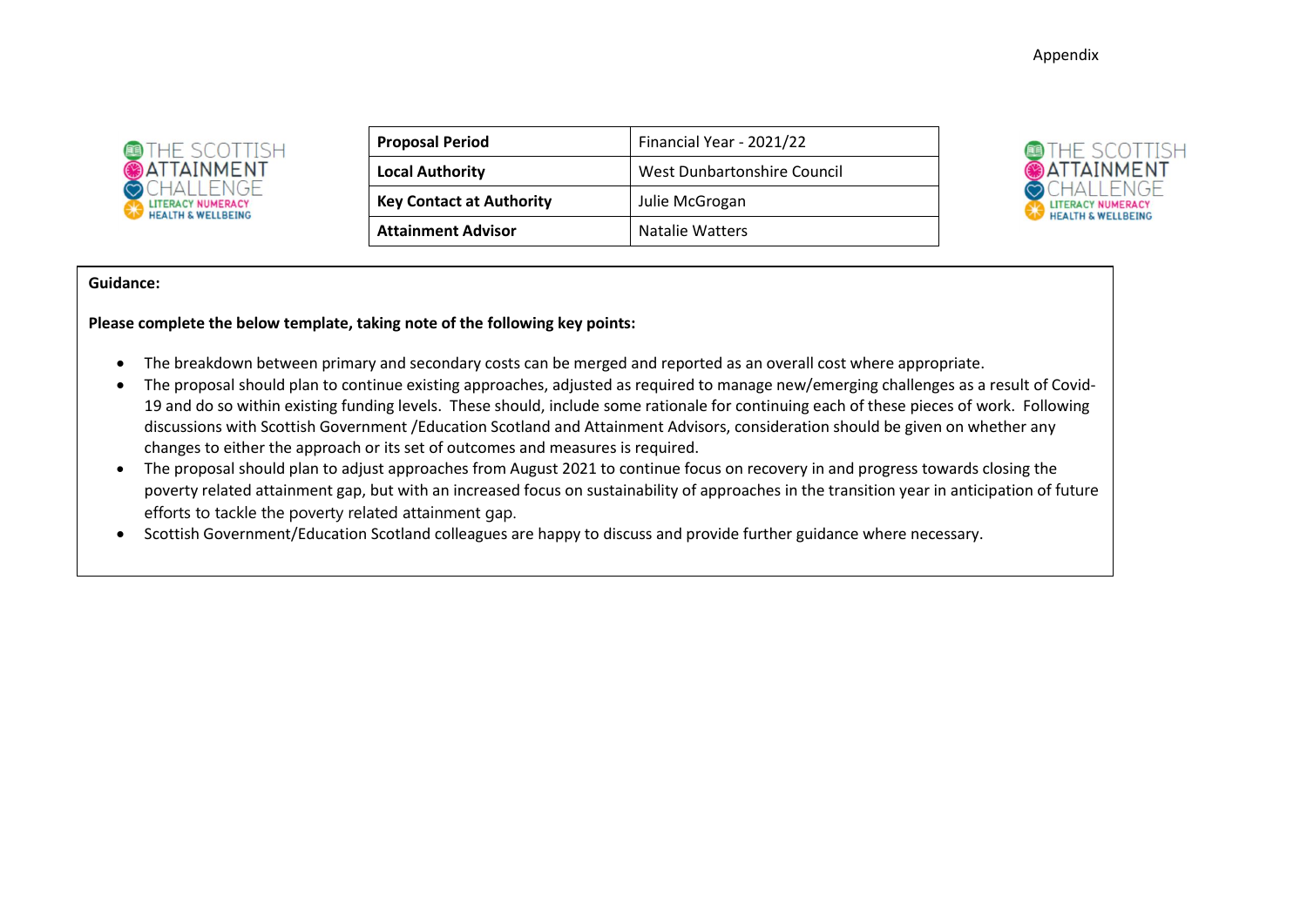# **Challenge Authority Programme - Primary and Secondary Summary**

|                                                              | Primary        | Secondary | <b>Staffing</b>                                                                                                                                                                                |              | <b>PRIMARY</b> |                         | <b>SECONDARY</b> |                             |
|--------------------------------------------------------------|----------------|-----------|------------------------------------------------------------------------------------------------------------------------------------------------------------------------------------------------|--------------|----------------|-------------------------|------------------|-----------------------------|
| <b>Non-Staff Intervention/Resource</b>                       | Cost           | Cost      |                                                                                                                                                                                                | <b>FTE</b>   | <b>COST</b>    | <b>FTE</b>              | <b>COST</b>      |                             |
| Early Level: Play & Learning/Family<br><b>Support Campus</b> | 0              | 0         | <b>Teachers</b>                                                                                                                                                                                | 3            | 144,138        | $\overline{\mathbf{4}}$ | 281,685          |                             |
| Maths, Numeracy & Literacy                                   | <b>121,417</b> | 0         | Education/development<br>officers                                                                                                                                                              | 3.4          | 230,193        |                         |                  |                             |
| <b>SIPP</b>                                                  | 70,000         | 40,000    | <b>Educational psychologists</b>                                                                                                                                                               | 1.5          | 115,995        |                         |                  |                             |
| Programme                                                    | 5000           | 5000      | Data analysis officers                                                                                                                                                                         | $\mathbf{1}$ | 53,170         |                         |                  |                             |
| Better Wellbeing Better Learning                             | 0              | 107,500   | Family/home link worker                                                                                                                                                                        | 8            | 146,616        | 9                       | 249,962          |                             |
|                                                              |                |           | Other: Professional Learning,<br>Police Officer, Senior Phase<br>Officers, Excellence & Equity<br>Lead and Admin, Youth Work<br>& Community Learning,<br>Creative Arts, and Project<br>Manager |              |                | 11.6                    | 473,139          |                             |
|                                                              |                |           |                                                                                                                                                                                                |              |                |                         |                  | <b>Total for</b><br>2021/22 |
|                                                              |                |           |                                                                                                                                                                                                |              |                |                         |                  |                             |
| Non-Staff Total 2021/22                                      | 196,417        | 152,500   | Staff Total 2021/22                                                                                                                                                                            | 16.9         | 690,112        | 25                      | 1,004,786        | 2,043,815                   |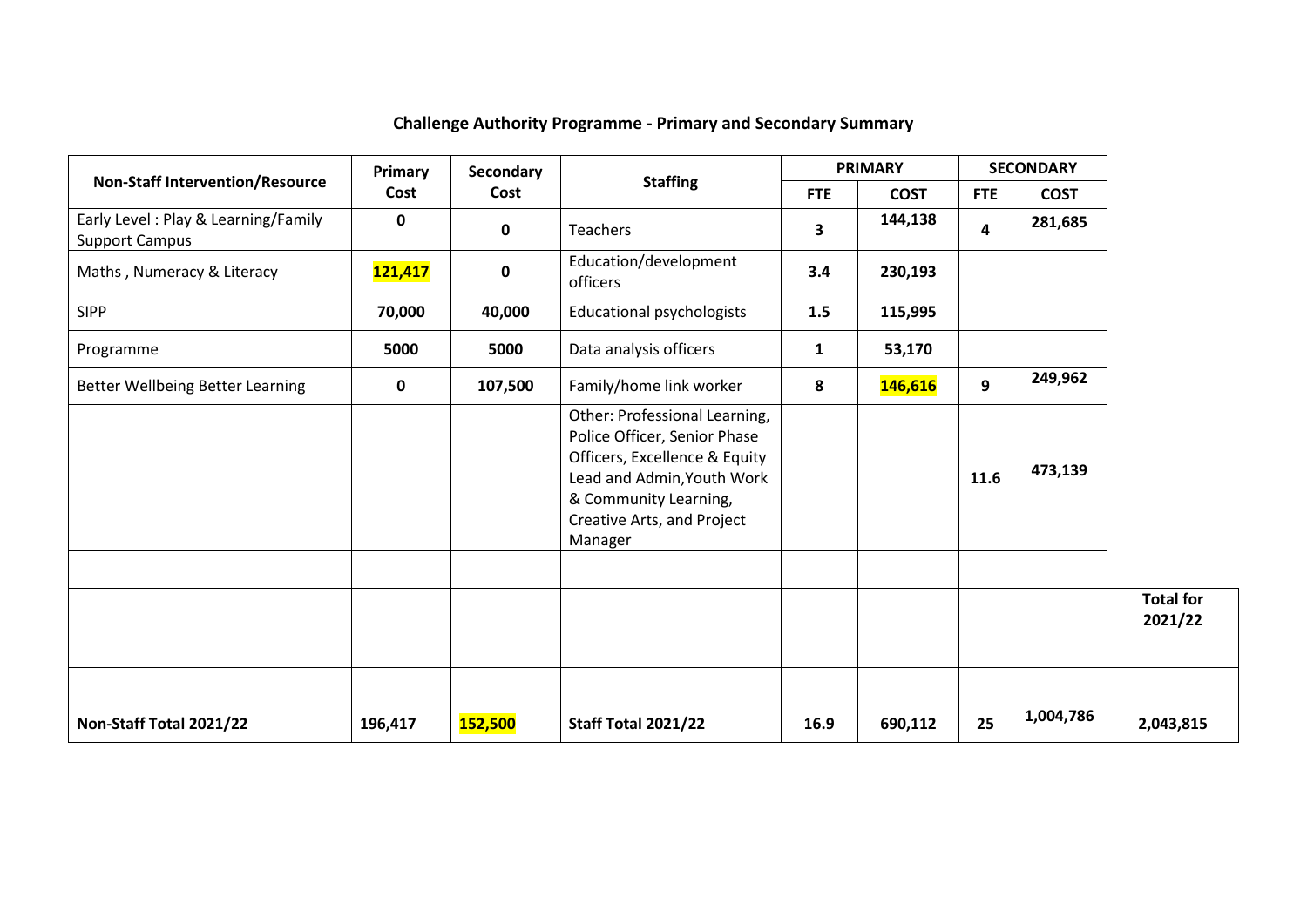## **Proposed Improvement Plan**

|                                                                                                                                                                                                                                                                                                  | <b>Early Level Play and Learning</b>                      |                                                                                         |  |
|--------------------------------------------------------------------------------------------------------------------------------------------------------------------------------------------------------------------------------------------------------------------------------------------------|-----------------------------------------------------------|-----------------------------------------------------------------------------------------|--|
|                                                                                                                                                                                                                                                                                                  | <b>Continuing Intervention from</b><br>2020/21 Plans? Y/N | Υ                                                                                       |  |
|                                                                                                                                                                                                                                                                                                  | 2021/22 Proposed Funding                                  | £ 299k                                                                                  |  |
| 2021/22 Breakdown of Resource:<br>Please provide a breakdown of what<br>this funding will be used for including<br>details of teachers/others staff                                                                                                                                              |                                                           | 1.5 Psychologists<br>8 Outreach Workers / Family Support Workers<br>1 Education Officer |  |
| If new/adjusted for 2021/22 please provide information on the rationale for this new/adjusted workstream, the proposed impact of<br>this workstream in 2021/22 and how that will be measured. If the workstream is unchanged please outline your rationale for<br>continuing this piece of work. |                                                           |                                                                                         |  |

### **CONTINUING WORKSTREAM – UNCHANGED**

Rationale:

- Establish a sustainable model of delivery: play based learning, word/rhyme aware, nurture, Incredible Years Classroom Management.
- Upskill staff in their engagement with parents stressed by poverty, remote learning and ill health using coaching techniques.
- Continue to increase the number of families being offered one to one support by Outreach Workers.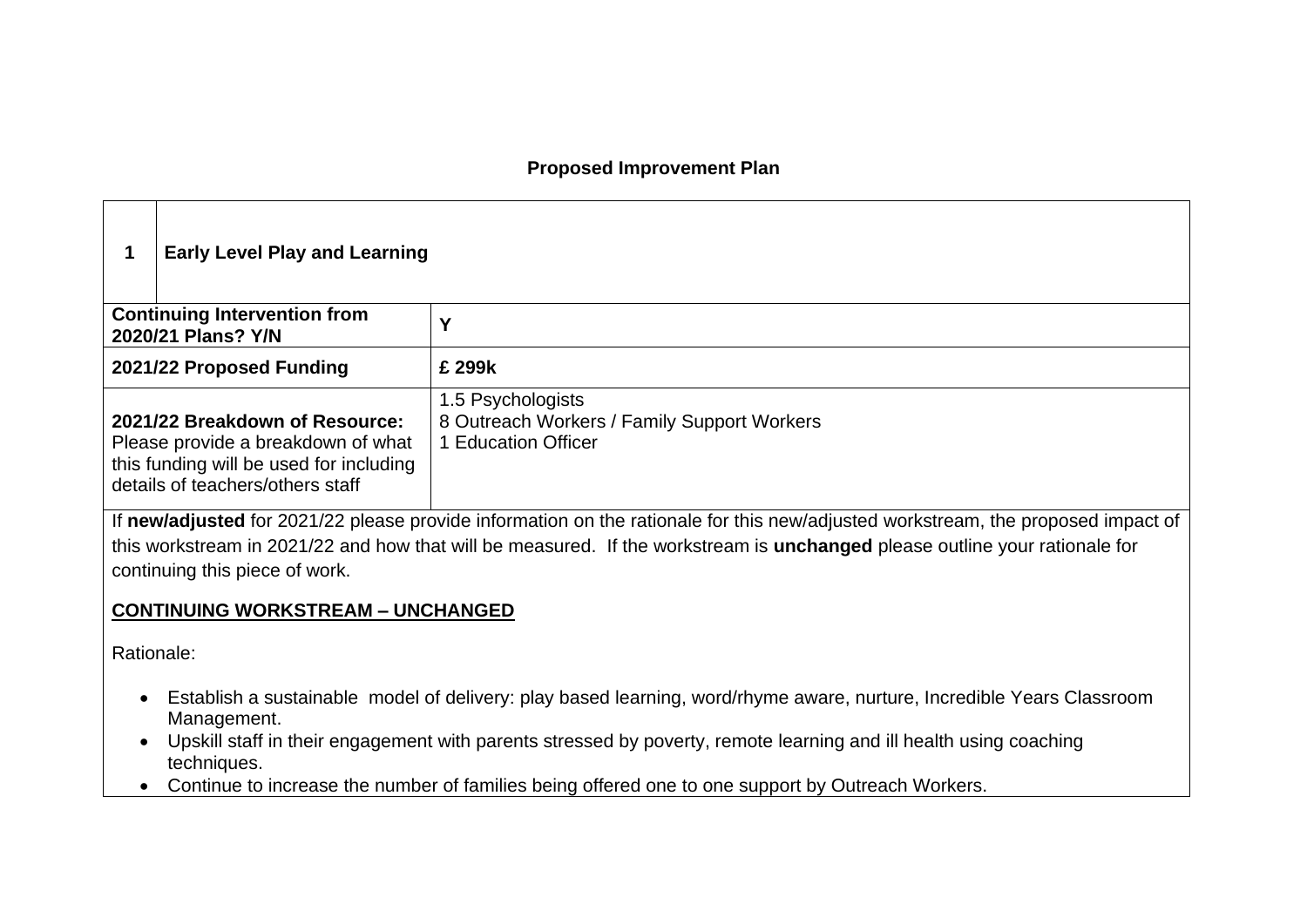- Offer accredited courses for parents in our 5 Local Learning Communities in partnership with Community Learning and Development.
- Increase numbers of staff trained as play based learning trainers and mentors.
- Consolidate practice across all sectors in Word Aware, Reciprocal Teaching and nurture principles.

# **NEW WORKSTREAM for 2021/22: Outdoor Family Learning**

Rationale:

- Building on the increased use of the outdoor environment during the pandemic
- Provision of wellbeing supports for children and families through learning in the outdoors.
- Setting high expectations for delivery of outdoor learning across all establishments.
- Promoting the value of outdoor experience for mental, social well being and child development

Proposed impact:

- Increased number of families using outdoor spaces to play and learn with their children.
- Increased opportunity for physical activity developing problem solving, fine and gross motor skills and learning about safe ways to play.
- Improved routines for meal times and bed times for children as a result of increased physical activity.
- Positive, fun interactions outside the home environment supporting well being.

Measures:

- Quality parent and child feedback
- Developmental Profiles and Boxhall Profiles
- ELC / School attendance and timekeeping rates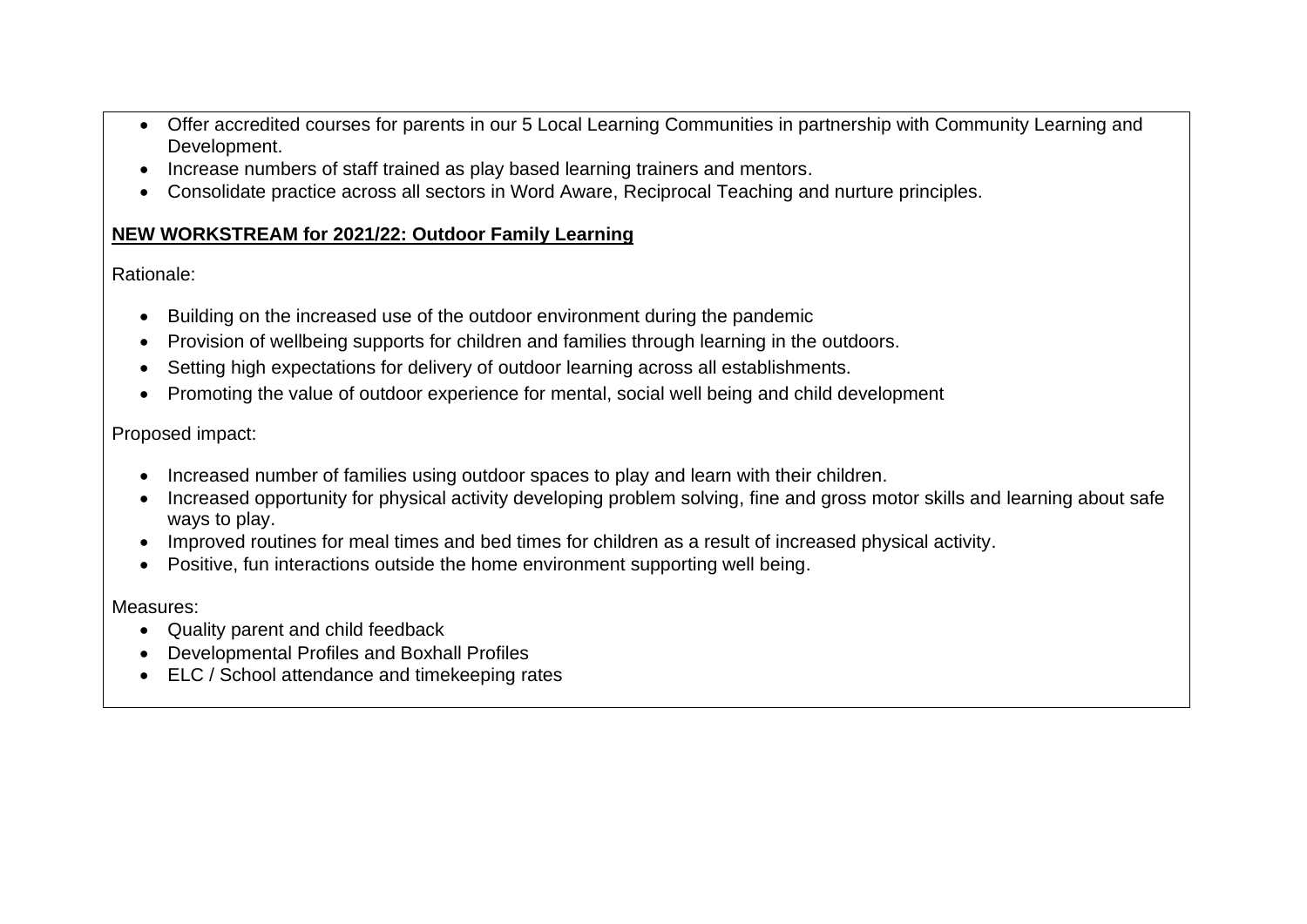If **new**/adjusted for 2021/22 please give details of the plans you have in place to deliver this workstream or provide details of changes to a workstream from 2020/21

- Establish Local Learning Community Outdoor Education Ambassadors
- Deliver Professional Learning : Developing the Outdoor Environment; Forest Schools; Stay and Play
- Further develop West Dunbartonshire's Outdoor Family Learning Guide

| $\mathbf{2}$                                                                                                                                                                                                                                                                                                                                                                                                                                                            | <b>Excellence and Equity Recovery</b><br>Raising attainment and narrowing the poverty related attainment gap with a focus on literacy and numeracy.               |        |  |
|-------------------------------------------------------------------------------------------------------------------------------------------------------------------------------------------------------------------------------------------------------------------------------------------------------------------------------------------------------------------------------------------------------------------------------------------------------------------------|-------------------------------------------------------------------------------------------------------------------------------------------------------------------|--------|--|
|                                                                                                                                                                                                                                                                                                                                                                                                                                                                         | <b>Adjusted – Excellence and Equity Recovery</b><br><b>Maths and Numeracy Y</b><br><b>Continuing Intervention from</b><br>2020/21 Plans? Y/N<br><b>Literacy N</b> |        |  |
|                                                                                                                                                                                                                                                                                                                                                                                                                                                                         | 2021/22 Proposed Funding                                                                                                                                          | £ 377k |  |
| Excellence and Equity Recovery Team – 1 Officer, 3 Practitioners<br>1 Data Officer<br>2021/22 Breakdown of Resource:<br>0.4 Education Officer<br>Please provide a breakdown of what<br>this funding will be used for including<br>Funding for staff to provide out of hours tuition to individual pupils and groups<br>details of teachers/others staff<br>Professional Learning Sessions: equity recovery; reading approaches, reading<br>interventions; maths mastery |                                                                                                                                                                   |        |  |
| If new/adjusted for 2021/22 please provide information on the rationale for this new/adjusted workstream, the proposed impact of<br>this workstream in 2021/22 and how that will be measured. If the workstream is unchanged please outline your rationale for<br>continuing this piece of work.                                                                                                                                                                        |                                                                                                                                                                   |        |  |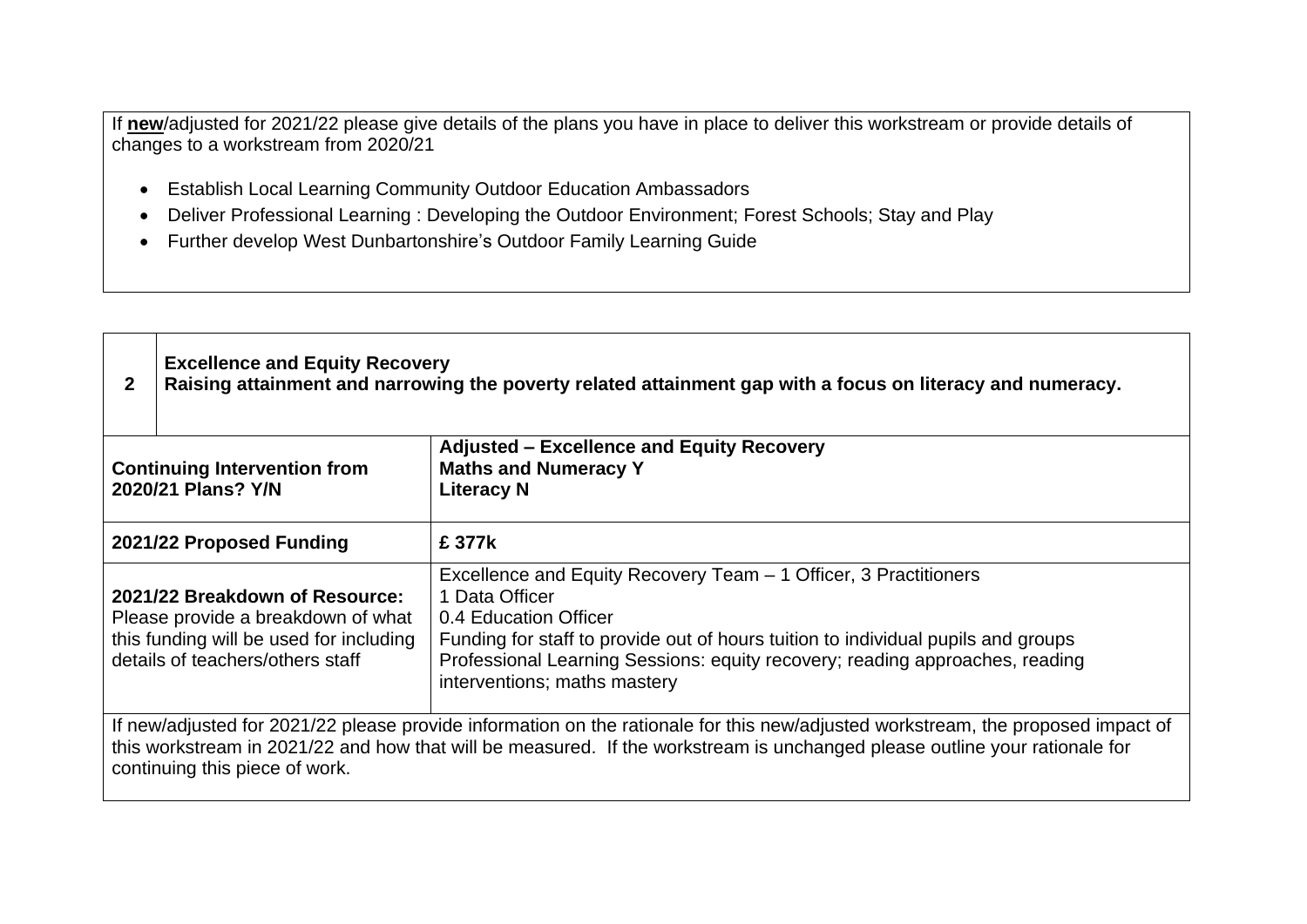### **ADJUSTED WORKSTREAM 2021/22**

Rationale:

- Mitigate the impact of COVID on those most disadvantaged
- Mitigate the potential for new, widened or exacerbated poverty-related attainment gap
- Maintain progress for attainment and equity
- Ensure equitable access and experience
- Since 2016 attainment in numeracy has improved from 70.9% in 2016 to 79.2 % in 2019. Attainment for young people in deciles 1 and 2 has improved from 68.4 % in 2016 to 74.1 % in 2019. However, there is further improvement required in line with national targets.
- Since 2016 attainment in literacy has improved from 64.3% in 2016 to 71.5 % in 2019. Attainment for young people in deciles 1 and 2 has increased from 61.6 % in 2016 to 66.2 % in 2019. There is further improvement required in line with national targets

Proposed Impact:

- Continue to increase achievement for pupils in quintile 1, therefore narrowing the poverty related attainment gap
- Aim to increase achievement across all pupils in reading and writing at P1 and P7 by 8 %
- Aim to increase achievement across all pupils in reading and writing at P4 and P7 by 7 %
- Aim to increase achievement across all pupils in numeracy at P4 by 5%
- Aim to increase achievement across all pupils in numeracy at P7 by 5 %
- Removal of barriers to learning for children not attaining and achieving for their age and stage
- High quality reading focussing on: responsive learning mix of decoding, fluency, comprehension, engagement and digital literacy research skills

Measures:

- SNSA
- ACEL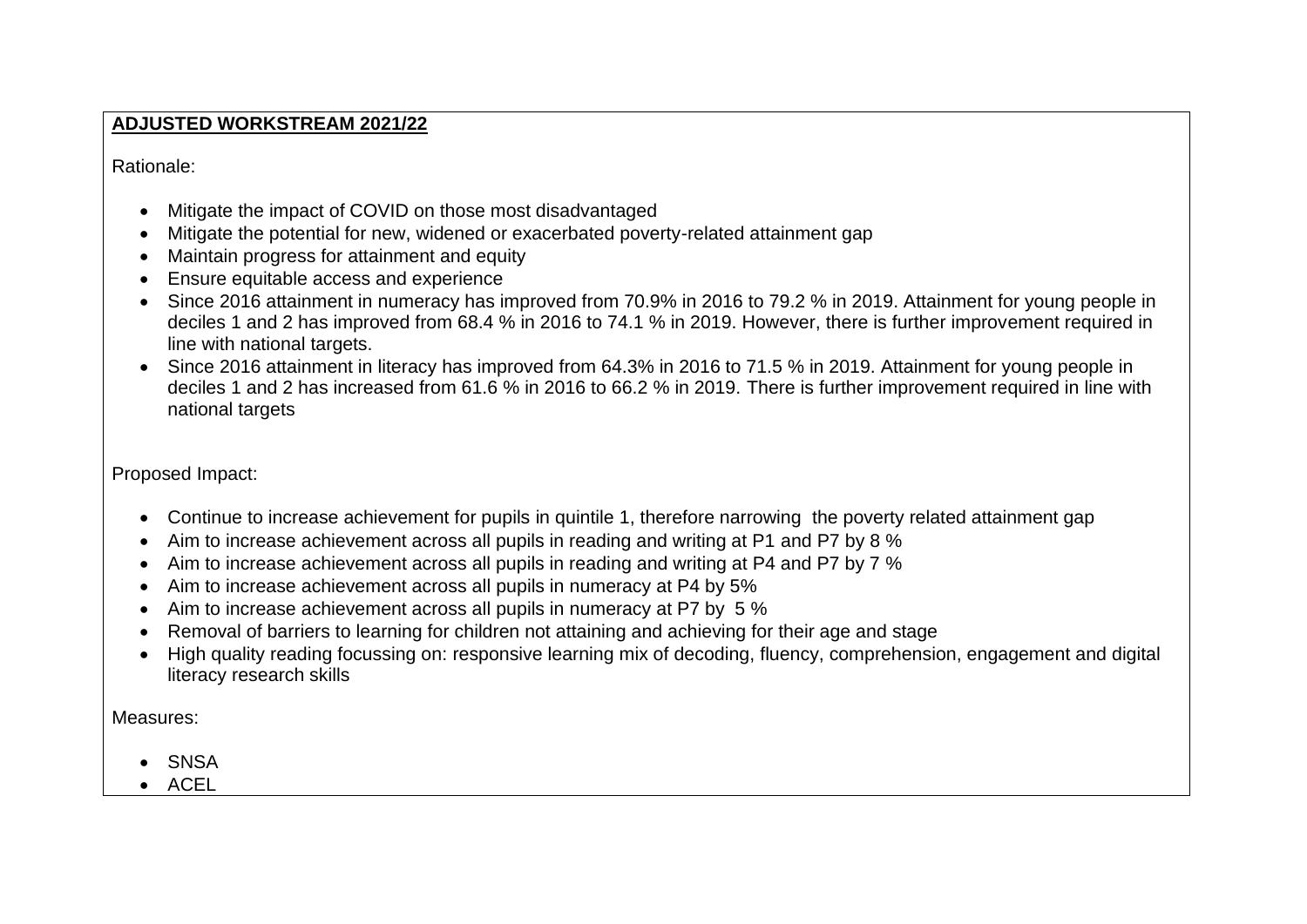- EY baseline
- BGE benchmarking tool and virtual comparator
- Attendance and latecoming rates
- Class based evaluations of learning, teaching and assessment
- Exclusion Rates
- Pupil Well Being Survey

If new/adjusted for 2021/22 please give details of the plans you have in place to deliver this workstream or provide details of changes to a workstream from 2020/21

# **ADJUSTED WORKSTREAM 2021/22**

- A programme of tuition for individuals and small groups provided out of school hours for children in primary and secondary. The programme provides intensive support for small groups and individuals. The sessions are led by teachers, support staff and the learning team from Working 4U. The tuition is provided to pupils in the Broad General Education and Senior Phase. Schools apply for an allocation of hours for remote tuition sessions.
- Provision of excellence / equity coaching support for schools
- Work with researcher to produce revised reading strategy
- Train teachers and support staff in all schools and sectors in guided reading approaches , three domains in learning and reading is meaning
- Deploy literacy coach teachers to support and challenge practice in schools and ELCC's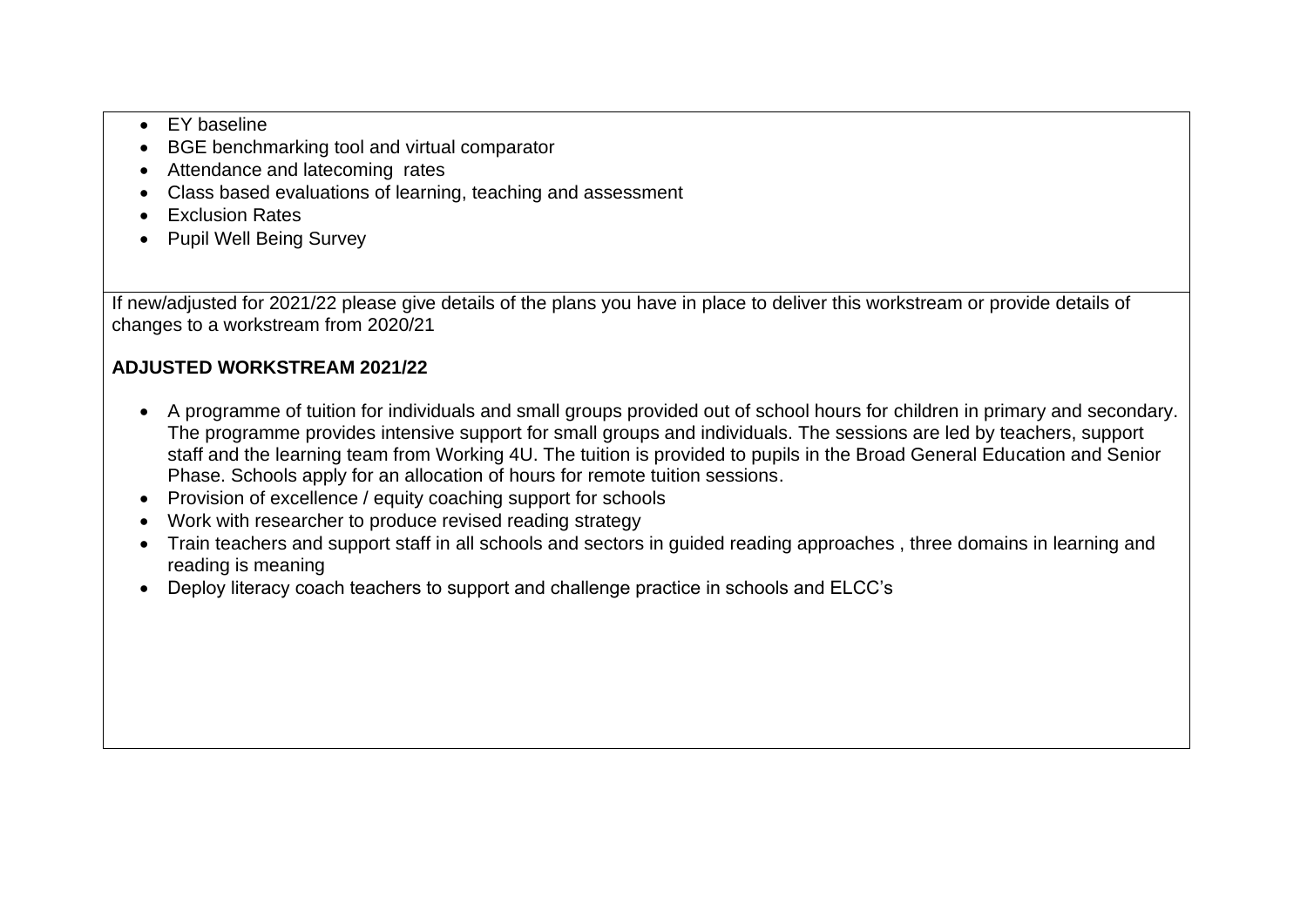| <b>Better Well Being Better Learning</b><br>Improving the health and wellbeing of our school communities; ensuring rights and needs are met.                                                                                                                                                                                                                          |  |
|-----------------------------------------------------------------------------------------------------------------------------------------------------------------------------------------------------------------------------------------------------------------------------------------------------------------------------------------------------------------------|--|
| Υ                                                                                                                                                                                                                                                                                                                                                                     |  |
| £988k                                                                                                                                                                                                                                                                                                                                                                 |  |
| Digital Inclusion - Mobile Access and Devices<br><b>Home Learning Grants</b><br>1.5 Vocational Officer<br>4 Excellence & Equity school based lead staff<br>9 Pupil and Family Support<br>1 Youth Engagement Officer<br>5 Youth work and community learning team<br>2 Senior Phase Officers                                                                            |  |
| 1 Excellence & Equity Admin Officer<br>If new/adjusted for 2021/22 please provide information on the rationale for this new/adjusted workstream, the proposed impact of<br>this workstream in 2021/22 and how that will be measured. If the workstream is unchanged please outline your rationale for<br>continuing this piece of work.<br><b>ADJUSTED WORKSTREAM</b> |  |
|                                                                                                                                                                                                                                                                                                                                                                       |  |

Rationale:

 $\Gamma$ 

┑

- Address inequalities in education stemming from poverty exacerbated by lockdown.
- Accelerate progress with the poverty agenda.
- Build on progress made to provide a personalised learner pathway in secondary widening the offering for those most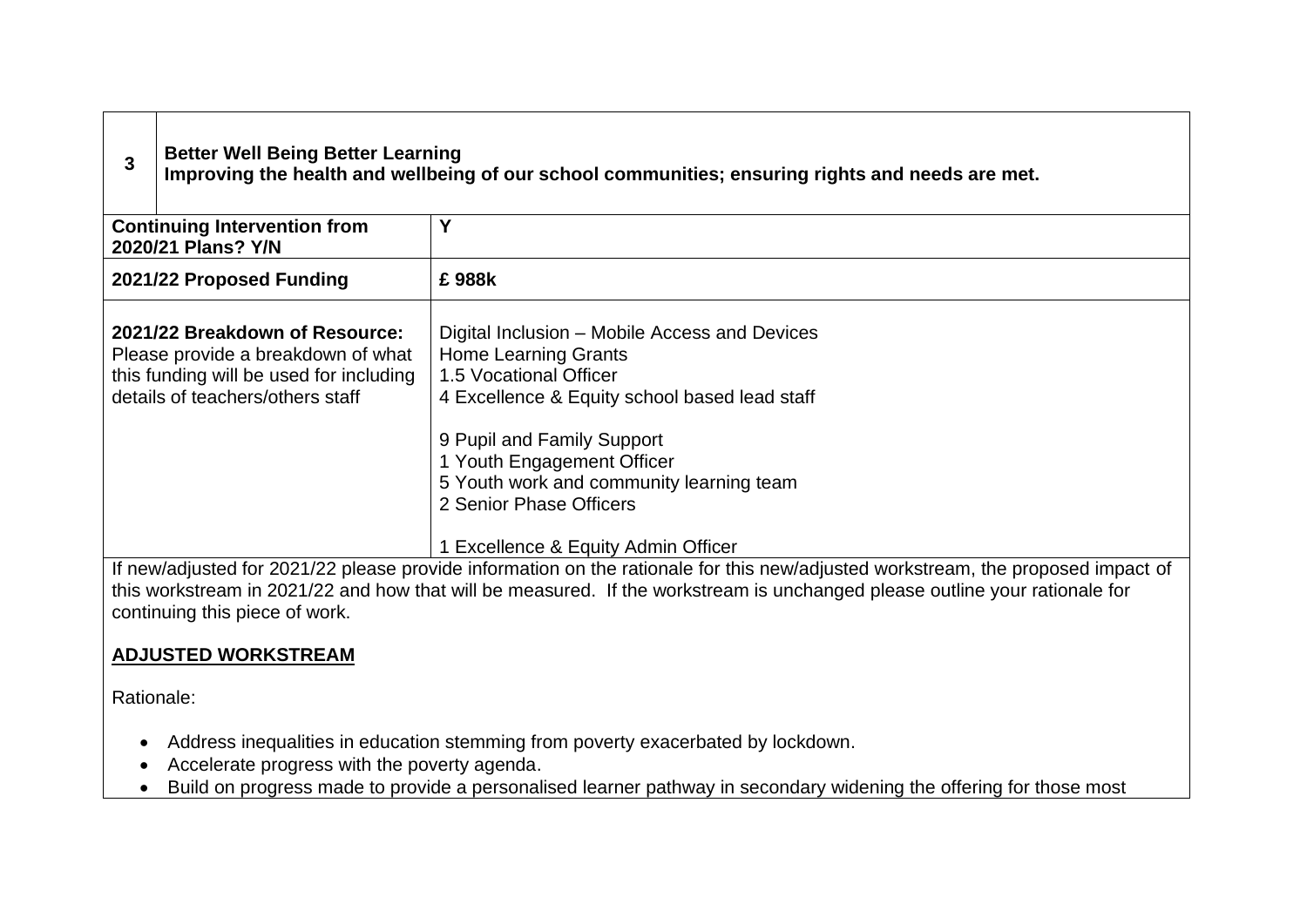disadvantaged.

- Sustained commitment to the integrated multi agency / family hub model in West Dunbartonshire.
- Integrated family support services using a whole systems approach in school communities to help people have a say in what happens in their local communities.

Impact:

- Provision of fast, easily accessible support for children, young people and families in need.
- Provision of resources to provide digital access to all children and young people.
- Improved curriculum offering widening learner pathways supporting positive destinations.
- Improved out of hours provision to divert young people from risk taking behaviours and criminal activity.
- Reduced cost of the school day increasing attendance, improving timekeeping and reducing exclusions.
- Improved outcomes especially for those living in poverty.
- Embedded positive mental health approaches in all schools.
- Equitable access to education leading to employment for parents/ carers.
- Skilled staff who establish compassionate, caring classrooms.

Measures :

- **SNSA**
- ACEL
- Insight data
- BGE benchmarking tool and virtual comparator
- Results from consultations of all stakeholders
- Feedback from staff training
- Numbers of parents attending engagement activities
- Attendance and latecoming rates
- Evaluations of learning, teaching and assessment
- Exclusion Rates
- Wider Achievement Awards
- Parent Qualifications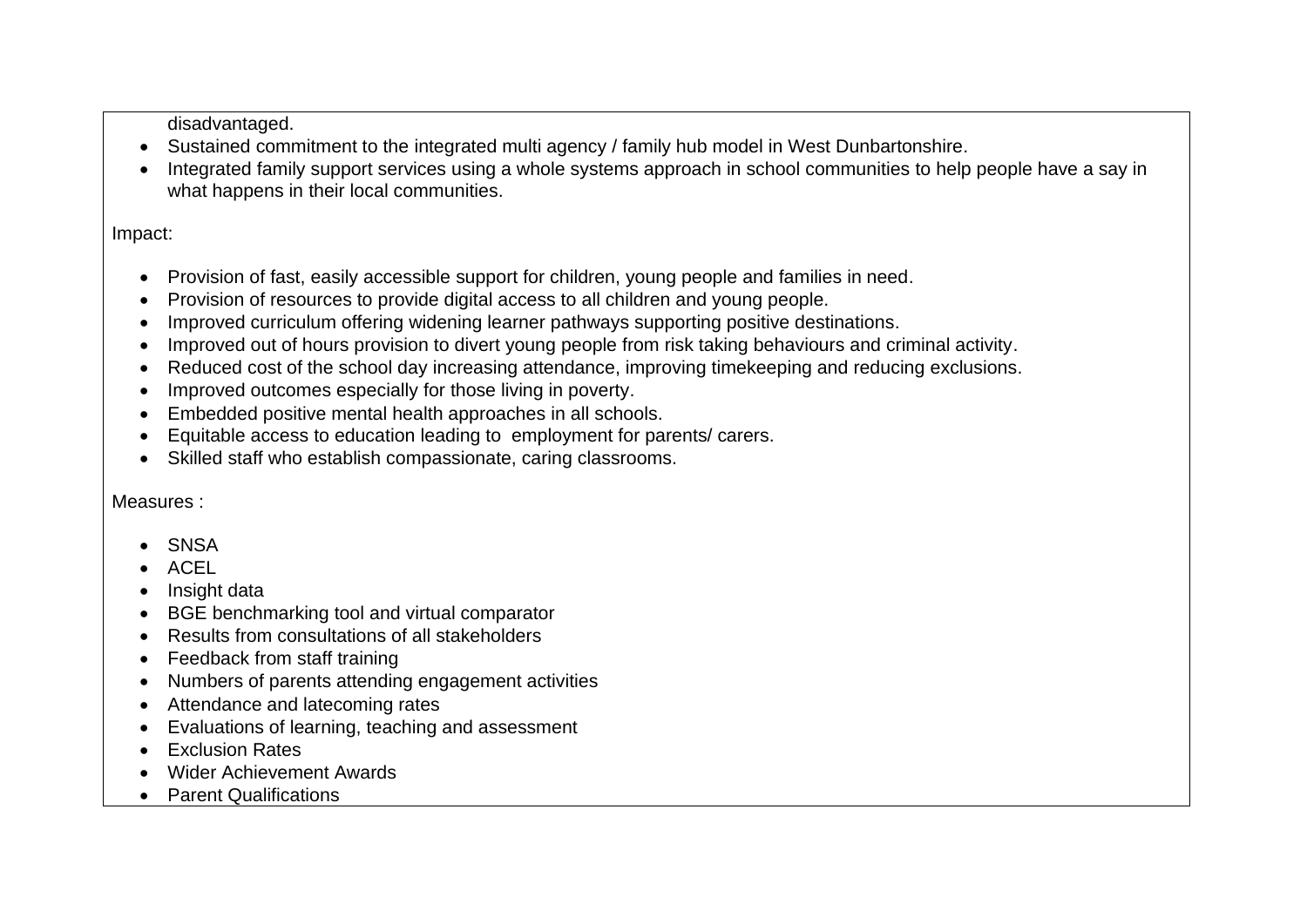If new/adjusted for 2021/22 please give details of the plans you have in place to deliver this workstream or provide details of changes to a workstream from 2020/21

Adjusted workstream plans:

- **Poverty Support**: School directed family support. Provision of support with food, clothing, debt support, learning resources. One to one support for parents experiencing trauma, loss, stress; visits by school staff to support pupil engagement and attendance. Engagement with parents to review capacity to support their children to engage in home learning.
- **Family Hub:** Extension of the family hub support to all secondary schools. Provision of integrated support in geographical areas with an increased capacity to take referrals from all agencies such as housing, social work and health. Support included debt and financial advice ; housing and energy issues; crisis supports; skills for work support.
- **Digital Inclusion:** Increase the number of computer and internet devices to ensure all children have their own device to use at home. This is addition to those funded by the Government Digital Inclusion Grant.
- **Towards Recovery and Resilience:** The importance of safety and the feeling of safe has been an important issue addressed, revisited and acknowledged. Provision of a range of training supporting both family and staff well being in particular: Nurture principles and practice training ; Seasons for Growth Bereavement Training; awareness raising training on the neurobiological basis of stress and actions to prevent including self care, self regulation, forming connections;
- **Home Learning Support**: Extend the well being home learning programme established during lockdown to provide an extensive range of activities for children and families to do together and activities for parents to do by themselves.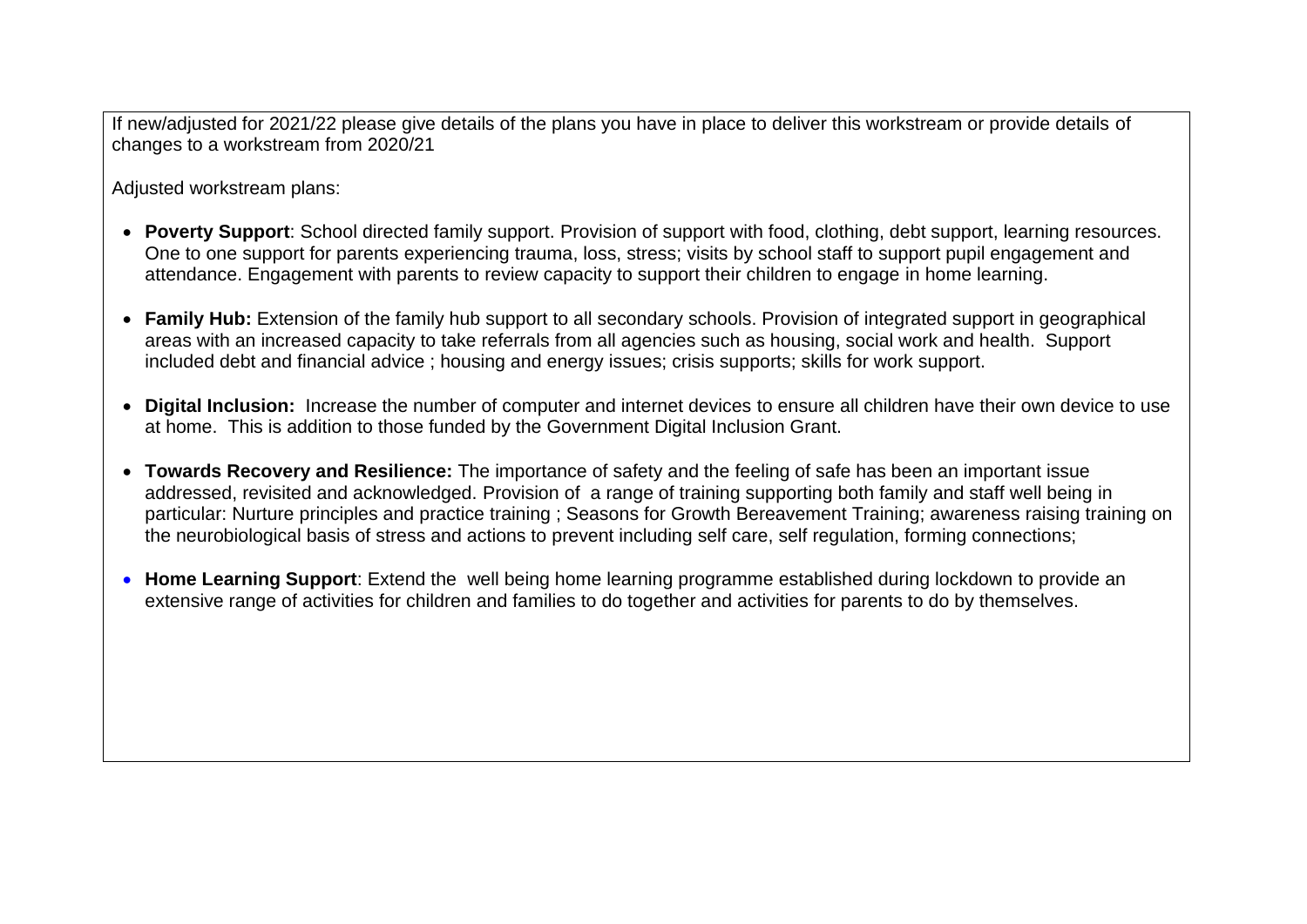# **4 School Improvement Partnerships improving learning, teaching and assessment**

| <b>Continuing Intervention from</b><br>2020/21 Plans? Y/N                                                                                           |                                                                                                                                                                                                 |  |  |
|-----------------------------------------------------------------------------------------------------------------------------------------------------|-------------------------------------------------------------------------------------------------------------------------------------------------------------------------------------------------|--|--|
| 2021/22 Proposed Funding                                                                                                                            | £ 221k                                                                                                                                                                                          |  |  |
| 2021/22 Breakdown of Resource:<br>Please provide a breakdown of what<br>this funding will be used for including<br>details of teachers/others staff | Funding for staff / school/ local learning community collaboration<br>Funding to support curriculum innovation<br>0.5 Creative Learning Teacher<br>1.0 Lead Officer School Improvement Networks |  |  |
| If a quite divided for 0004/00 places provide information and he retionals for this possible integrated were described proposed important of        |                                                                                                                                                                                                 |  |  |

If new/adjusted for 2021/22 please provide information on the rationale for this new/adjusted workstream, the proposed impact of this workstream in 2021/22 and how that will be measured. If the workstream is unchanged please outline your rationale for continuing this piece of work.

### **CONTINUING WORKSTREAM – Unchanged as this workstream was paused due to COVID**

Rationale:

• The implementation of SIPP is enabling improved collaboration at all levels in West Dunbartonshire empowering leaders to effect change to improve outcomes. Since 2015 we have increased the numbers of staff and schools engaged in collaboration. All schools have engaged. This collaboration has supported improvement in approaches used by teachers working collaboratively to assess and moderate learning, support collective understanding and establish school based networks. This workstream is supporting improved levels of consistency in the quality of learning experiences across all establishments in West Dunbartonshire.